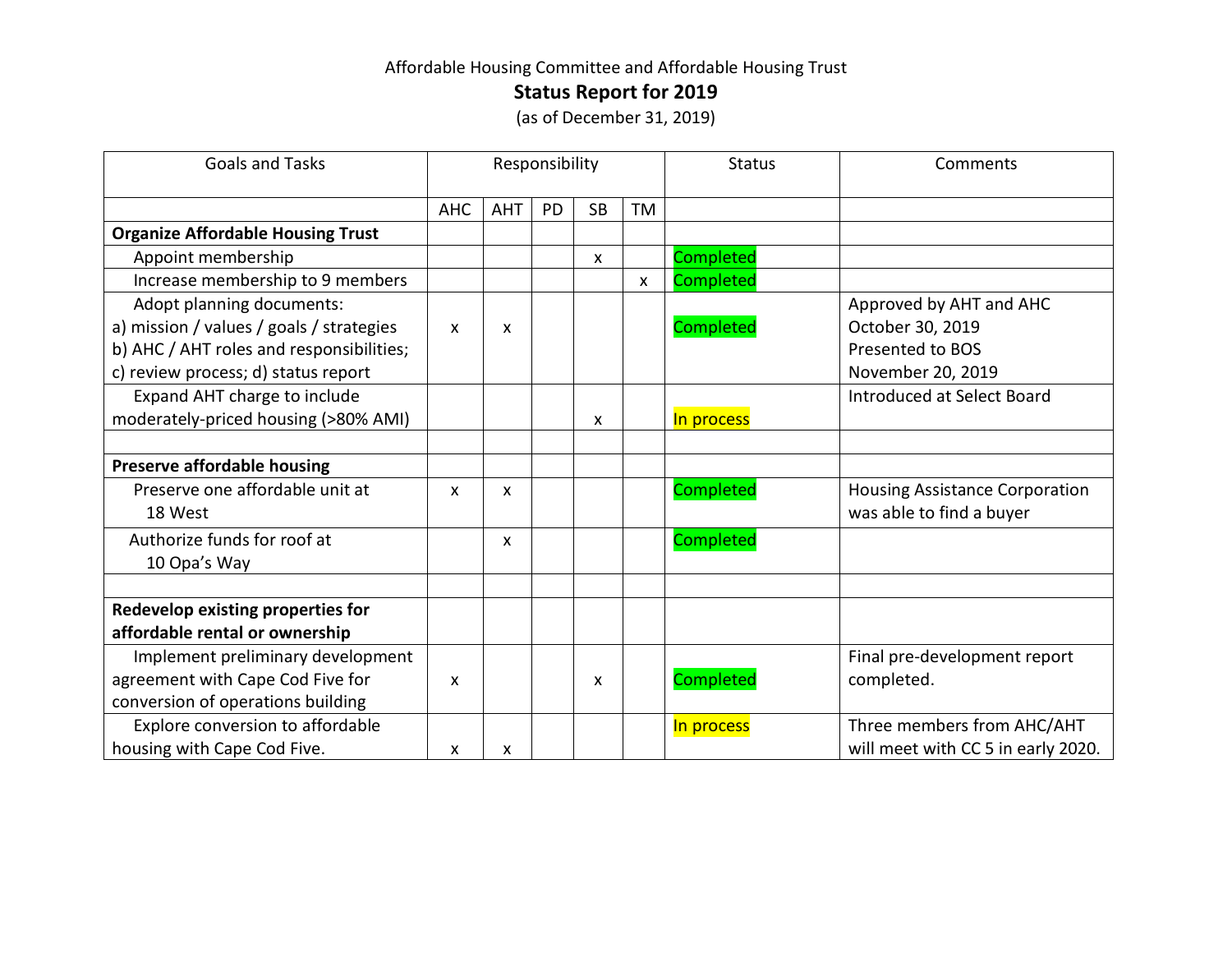|                                          |            |                           |                           |           |           |                  | 2                                    |
|------------------------------------------|------------|---------------------------|---------------------------|-----------|-----------|------------------|--------------------------------------|
| <b>Goals and Tasks</b>                   | <b>AHC</b> | <b>AHT</b>                | PD                        | <b>SB</b> | <b>TM</b> | <b>Status</b>    | Comments                             |
| Complete design and affordable           |            |                           |                           |           |           |                  | Design and affordable housing        |
| housing feasibility studies to assess    | X          | X                         | $\mathsf{x}$              |           |           | Completed        | feasibility studies completed by     |
| options at 107 Main Street               |            |                           |                           |           |           |                  | SV Design, Mass Housing, and         |
|                                          |            |                           |                           |           |           |                  | <b>Community Housing Partners.</b>   |
|                                          |            |                           |                           |           |           |                  | <b>Agreement with Cape Abilities</b> |
|                                          |            |                           |                           |           |           |                  | extended to 2/15/20.                 |
|                                          |            |                           |                           |           |           |                  | Negotiations for purchase of         |
|                                          |            |                           |                           |           |           |                  | option to buy beginning              |
|                                          |            |                           |                           |           |           |                  | 01/22/20,                            |
| Subsidize Habitat for Humanity's         |            |                           |                           |           |           |                  | Property purchased.                  |
| purchase of 15 Quanset Road and          |            |                           |                           |           |           |                  | Construction to begin early 2020,    |
| contract with them for construction and  | X          | $\boldsymbol{\mathsf{x}}$ |                           |           |           | <b>Completed</b> | with occupancy anticipated           |
| occupancy of new 2 bedroom home          |            |                           |                           |           |           |                  | December 2020.                       |
| within 4 years                           |            |                           |                           |           |           |                  |                                      |
| Evaluate purchase of 2BR condo at        |            | $\boldsymbol{\mathsf{x}}$ | $\boldsymbol{\mathsf{x}}$ | X         |           | Completed        | Select Board approved purchase.      |
| 24 Old Colony Way (Unit 15) as strategy  |            |                           |                           |           |           |                  | Trust will renovate and rent as      |
| to tap affordable condo market.          |            |                           |                           |           |           |                  | affordable unit by April 220.        |
| Planning Director will write owners      |            |                           |                           |           |           |                  | Approved 12/17                       |
| of seasonal property to seek interest in |            | X                         | X                         |           |           | In process       |                                      |
| conversion to year-round rental.         |            |                           |                           |           |           |                  |                                      |
| Planning Director will start search for  |            |                           |                           |           |           |                  | Search approved 12/17                |
| property management company to           |            | X                         | X                         |           |           | In process       |                                      |
| manage rental units.                     |            |                           |                           |           |           |                  |                                      |
|                                          |            |                           |                           |           |           |                  |                                      |
| Promote community collaboration and      |            |                           |                           |           |           |                  |                                      |
| engagement                               |            |                           |                           |           |           |                  |                                      |
| Partner with Mass Housing                |            |                           |                           |           |           |                  | Mass Housing Partnership has         |
| Partnership, and possibly others, to     |            | X                         | X                         |           |           | Completed        | been engaged and has advised on      |
| evaluate projects and advise about RFP   |            |                           |                           |           |           |                  | both the CC 5 and Cape Abilities     |
| process.                                 |            |                           |                           |           |           |                  | projects.                            |
| Develop community engagement             |            |                           |                           |           |           |                  | <b>CHAPA Municipal Engagement</b>    |
| plan (newspaper, film, Town              | X          | X                         | X                         |           |           | In process       | Initiative grant not funded.         |
| committees, neighbor communication).     |            |                           |                           |           |           |                  | Seeking \$10K from CPC grant.        |